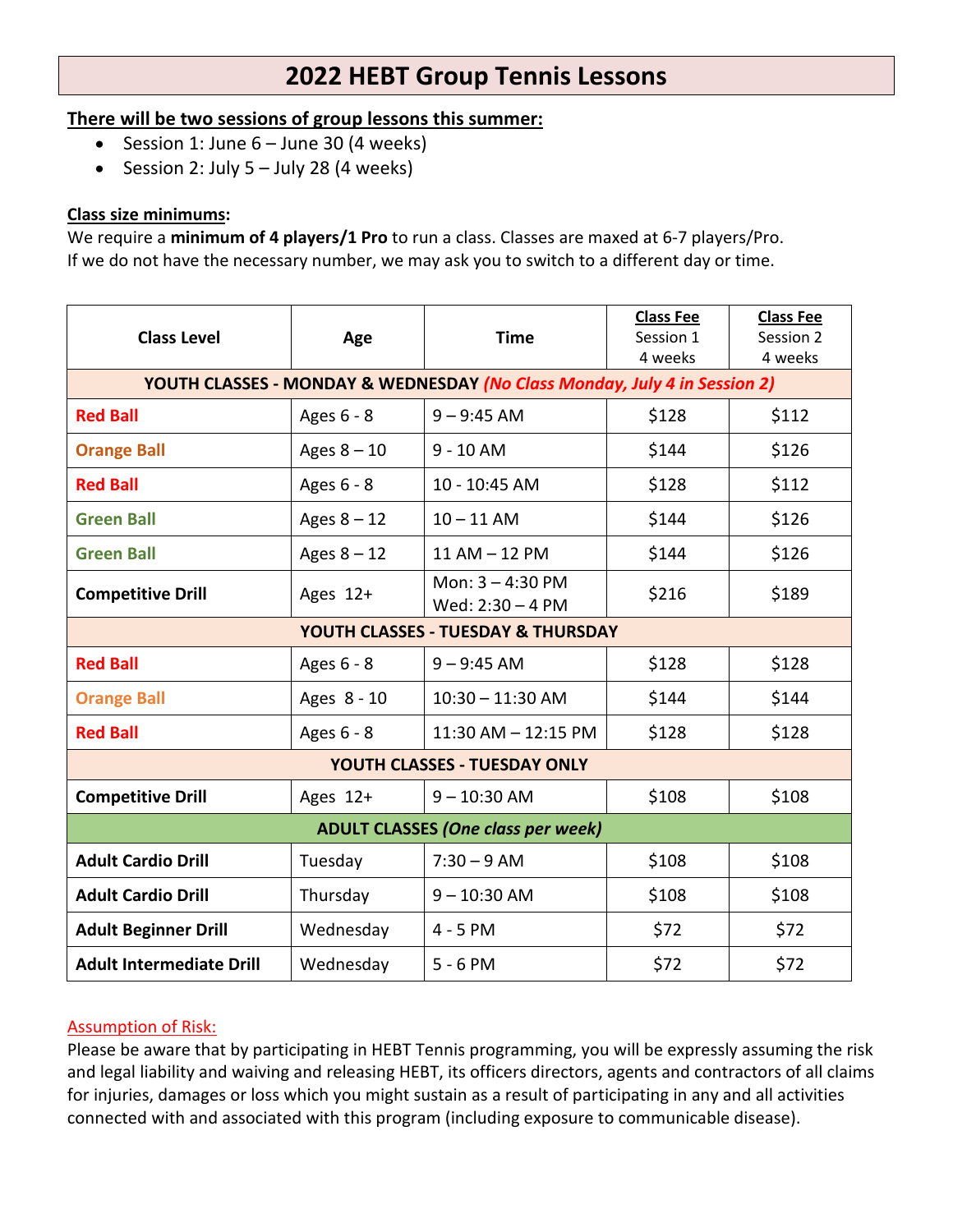# **2022 HEBT Group Tennis Lesson Class Descriptions**

Please read the level guidelines carefully so you sign up for the appropriate class. If, during a session, an instructor feels you/your child would benefit from moving up/down a level, they will talk to you directly.

**10 and Under Tennis** is the format the USTA is using to teach kids how to play. It is designed to bring more kids to the game of tennis by using smaller racquets, low compression balls, and adjusted net heights.

**Proper attire/equipment**: Participants need proper court attire and non-marking athletic shoes. Juniors should have an age appropriate racquet.

### **Red Ball** (Ages 6-8 years)

For the beginner player, we teach agility, balance and coordination including basic movement, catching and throwing balls between players/Pro, and tennis racquet skills. These classes are played using an official USTA 10 & under net which is lower than a regular tennis net. The class is 45 minutes.

#### **Orange Ball** (Ages 8-10 years)

We teach all the basic tennis strokes as well as an introduction to playing points and keeping score. Players will learn correct grips, proper swing shapes and will learn to rally. These classes are played on official USTA 10 & under lined court. The class is 1 hour.

#### **Green Ball** (Ages 8-12 years)

This stage is for students who can rally, place the ball with intention, and are beginning to understand basic strategy and tactics. Players move to regulation size courts and use green felt balls to continue learning the game. The class is 1 hour.

## **Competitive Drill** (12+ year olds)

This class is designed for players who can rally consistently using all the basic stroke techniques, hit from anywhere on the court, and know basic match scoring. Players will work on singles and doubles strategy to take their game to the next level and prepare themselves to compete in USTA or high school matches. This class is 90 minutes.

# **Adult Cardio**

This class is for intermediate players and above. It is a fun, high-energy class designed to improve footwork and endurance with fast-paced play! Plan to hit a lot of shots! This class is 90 minutes.

#### **Adult Beginner Class**

For anyone wanting to learn the game of tennis, this class will teach correct grips, basic stroke technique and players will learn how to rally. The class is 1 hour.

#### **Adult Intermediate Class**

This class is for intermediate players who compete regularly. It will feature a variety of drills designed to improve players' baseline, mid-court and net play by working on different styles of play to improve singles and doubles strategies. A portion of the class will also include supervised match play. The class is 1 hour.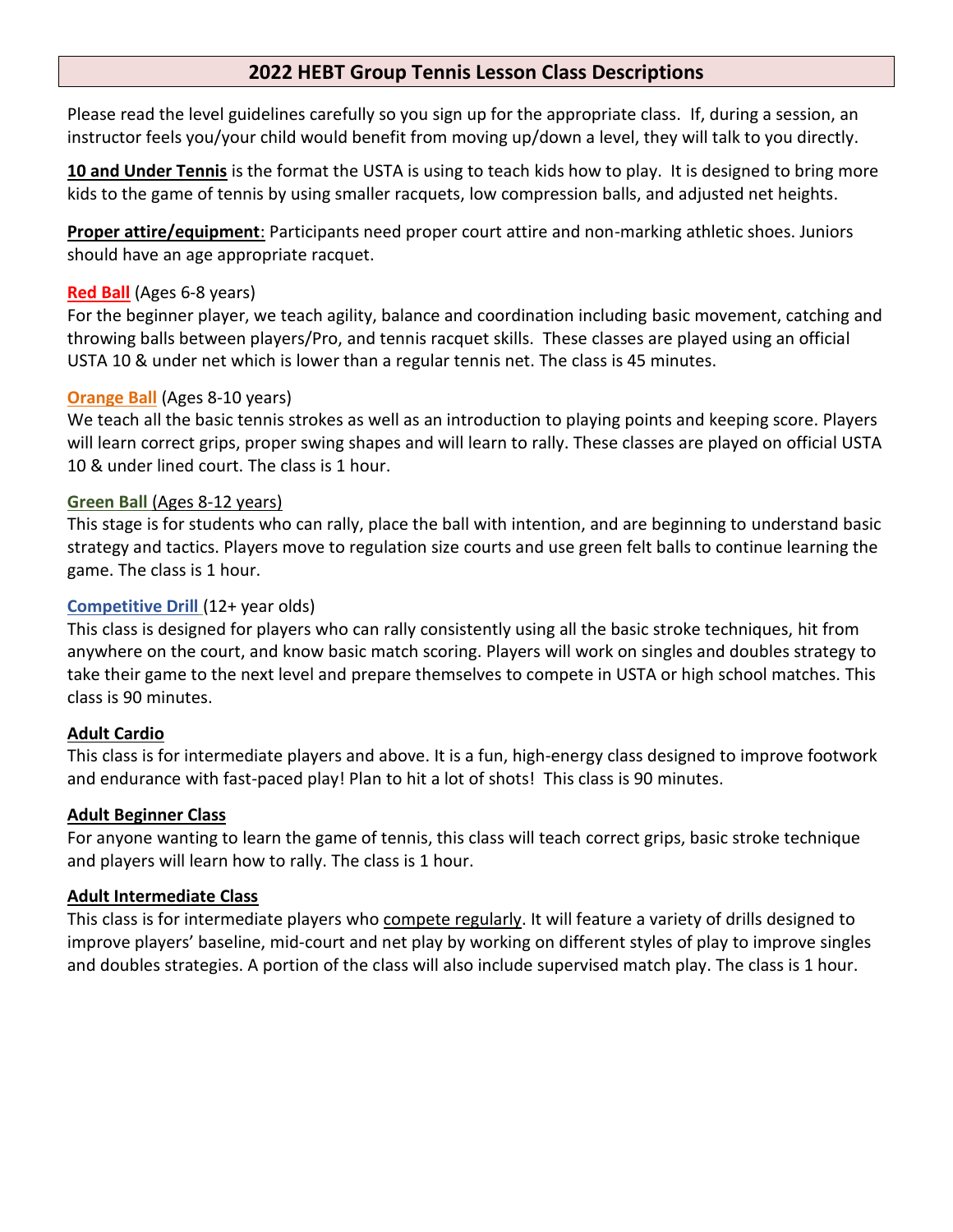# **2022 HEBT Group Tennis Lesson Registration Form**

#### **Please complete ALL sections of the registration form.**

- a) Be sure to indicate **BOTH** a 1st and 2nd choice of Class day/time *when there is more than one option offered for your class level*
- *b)* Be sure to indicate which session(s) you want to sign up for you may sign up for both sessions

#### **Registrations are processed on a first come, first serve basis.**

**Mail your completed form and check (payable to HEBT) to Jen Jesso at 1158 Johnson Drive, Naperville, IL 60540**. You can also drop your form/check off in the box on Jen's front porch.

Jen will notify you if there is space in the class(es) you're requesting and confirm your registration. If there is not space, she will place you/your child on a wait-list.

#### *Questions: Contact Jen Jesso at [jenjesso@yahoo.com](mailto:jenjesso@yahoo.com) or 773-551-4692*

| <b>Family Name:</b> | Phone: |
|---------------------|--------|
| <b>Address:</b>     |        |

**Email (required):** 

| <b>Player's First &amp; Last Name</b> | Age of<br>Player | Indicate 1st & 2nd<br>choice of DAY and<br><b>TIME</b><br><b>If Applicable</b><br>(i.e. Monday $9-10$ AM) | <b>Check which</b><br><b>SESSION(S) you want</b> |                             | <b>Class</b><br><b>FEE</b> |
|---------------------------------------|------------------|-----------------------------------------------------------------------------------------------------------|--------------------------------------------------|-----------------------------|----------------------------|
|                                       |                  |                                                                                                           | to register for                                  |                             |                            |
|                                       |                  |                                                                                                           | Session 1<br>4 weeks                             | <b>Session 2</b><br>4 weeks |                            |
|                                       |                  |                                                                                                           | $6/5 - 6/30$                                     | $7/5 - 7/28$                |                            |
|                                       |                  | 1 <sup>st</sup> Choice:                                                                                   |                                                  |                             |                            |
|                                       |                  | $2^{nd}$ Choice:                                                                                          |                                                  |                             |                            |
|                                       |                  | 1 <sup>st</sup> Choice:                                                                                   |                                                  |                             |                            |
|                                       |                  | 2 <sup>nd</sup> Choice:                                                                                   |                                                  |                             |                            |
|                                       |                  | 1 <sup>st</sup> Choice:                                                                                   |                                                  |                             |                            |
|                                       |                  | $2^{nd}$ Choice:                                                                                          |                                                  |                             |                            |
|                                       |                  | $1st$ Choice:                                                                                             |                                                  |                             |                            |
|                                       |                  | $2^{nd}$ Choice:                                                                                          |                                                  |                             |                            |
|                                       |                  | 1 <sup>st</sup> Choice:                                                                                   |                                                  |                             |                            |
|                                       |                  | 2 <sup>nd</sup> Choice:                                                                                   |                                                  |                             |                            |
|                                       |                  |                                                                                                           |                                                  | <b>TOTAL FEE</b>            |                            |

*Note: In order to register, you must be a CURRENT member of Huntington Estates Bath & Tennis Club.*